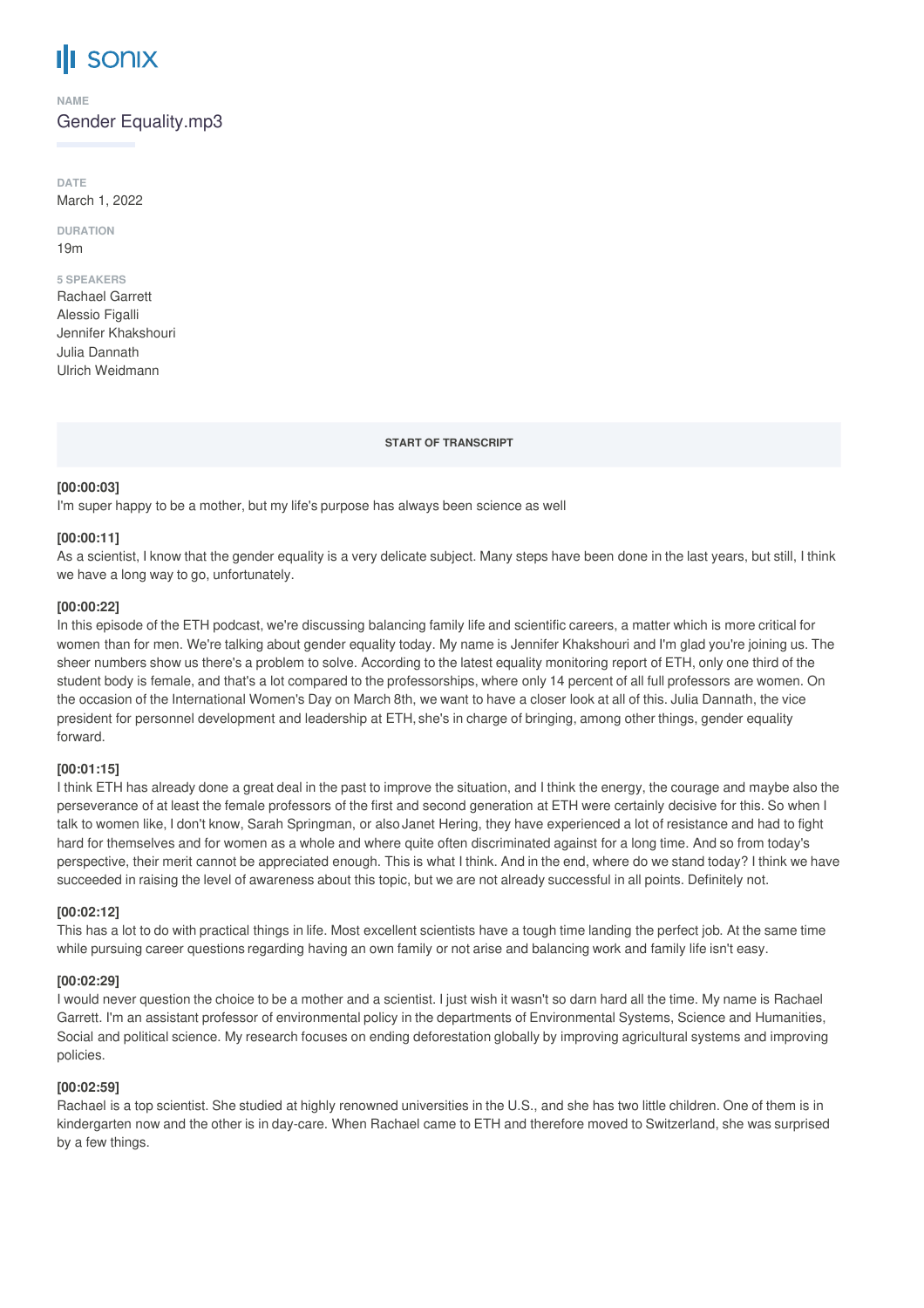## **[00:03:18]**

First, I was shocked by the hours that there were so many events that were after five o'clock, and I immediately started to say things like, I'm sorry, I can't do this event at night, or, oh, I have to leave our faculty meeting. And so then on the one hand, I started feeling a conflict between being a scientist and being a mother. But then all of this got much worse this year because we went to the kindergarten system and then I was not just in the ETH bubble, which is, of course, slightly more progressive, but I was more in Switzerland.

## **[00:03:51]**

While in Switzerland, women got the vote only 51 years ago in 1971, and up to then men only could participate in political life. Not a very good excuse, but maybe this explains the state of things in this country. And the Swiss school system and most of Switzerland is challenging for parents who work full time. Kindergarten, for instance, is only in the mornings, so there is an after-kindergarten care facility for lunch and the afternoons. Parents have to pay for that. Rachael lived in Boston and had to adjust when she started working at ETH and Zurich, the after-school caregiver often questioned why Rachael's daughter had to be there every day.

## **[00:04:35]**

The teacher was constantly saying that she shouldn't be there every day and that it wasn't good for her. And then even at our evaluation with the kindergarten teachers, they were also saying that it's too much for me to be working one hundred percent. And after so many events like this, at one point I just was like, this come on, this cannot be my reality. This was so normal when I was living in Boston, nobody questioned it. Many people work and especially women and send their kids to school. So that's just normal. And so, then I send this tweet that was just saying how frustrating it was to be hearing all the time that I'm failing my children.

## **[00:05:16]**

And her tweet created a shitstorm, and one of the national newspapers picked up the story.

## **[00:05:22]**

So then that led to them writing an article in the 20 Minuten and of course, a lot of positive feedback from the community, from tons of women writing me from everywhere, writing me on all social media platforms, writing emails to me, thanking me, sharing their stories. And what's really struck me from that experience was how long women have been struggling with this issue. I could not believe that women 10 years ago still couldn't even organise day-care, so I was lucky to have the option.

### **[00:05:55]**

And what Rachael noticed as well: No one ever confronted her husband with questions about working full or part time. He was never put on the spot by any teacher for parental duties. Most women, especially mothers, are bothered with questions men never get to hear. So, I decided to ask two men at the ETH a few of these biased questions.

## **[00:06:18]**

I'm the oldest. I'm vice president for infrastructure in the executive board of ETH.

## **[00:06:24]**

Ueli has two children who are in their 20s. What would you usually put in their lunchboxes when they would go to school or kindergarten?

## **[00:06:35]**

This was done by my wife at the time and later by a nanny we had.

## **[00:06:41]**

At the time when your children were younger. I mean, now they're adults, full adults. Did you work full time or part time?

## **[00:06:47]**

Oh, I always worked full time.

### **[00:06:50]**

So you're a bad father.

## **[00:06:53]**

Hundred percent are the other part of the other hundred percent which belong to my children.

### **[00:07:00]**

My name is Alessio Figalli, and I'm a professor of mathematics at ETH Zürich. I'm married and the father of a boy who is now 10 months old.

### **[00:07:10]**

Who brought your son to day-care today?

## **[00:07:13]**

This morning, I brought my son to day-care.

## **[00:07:16]**

And do you work full time or part time?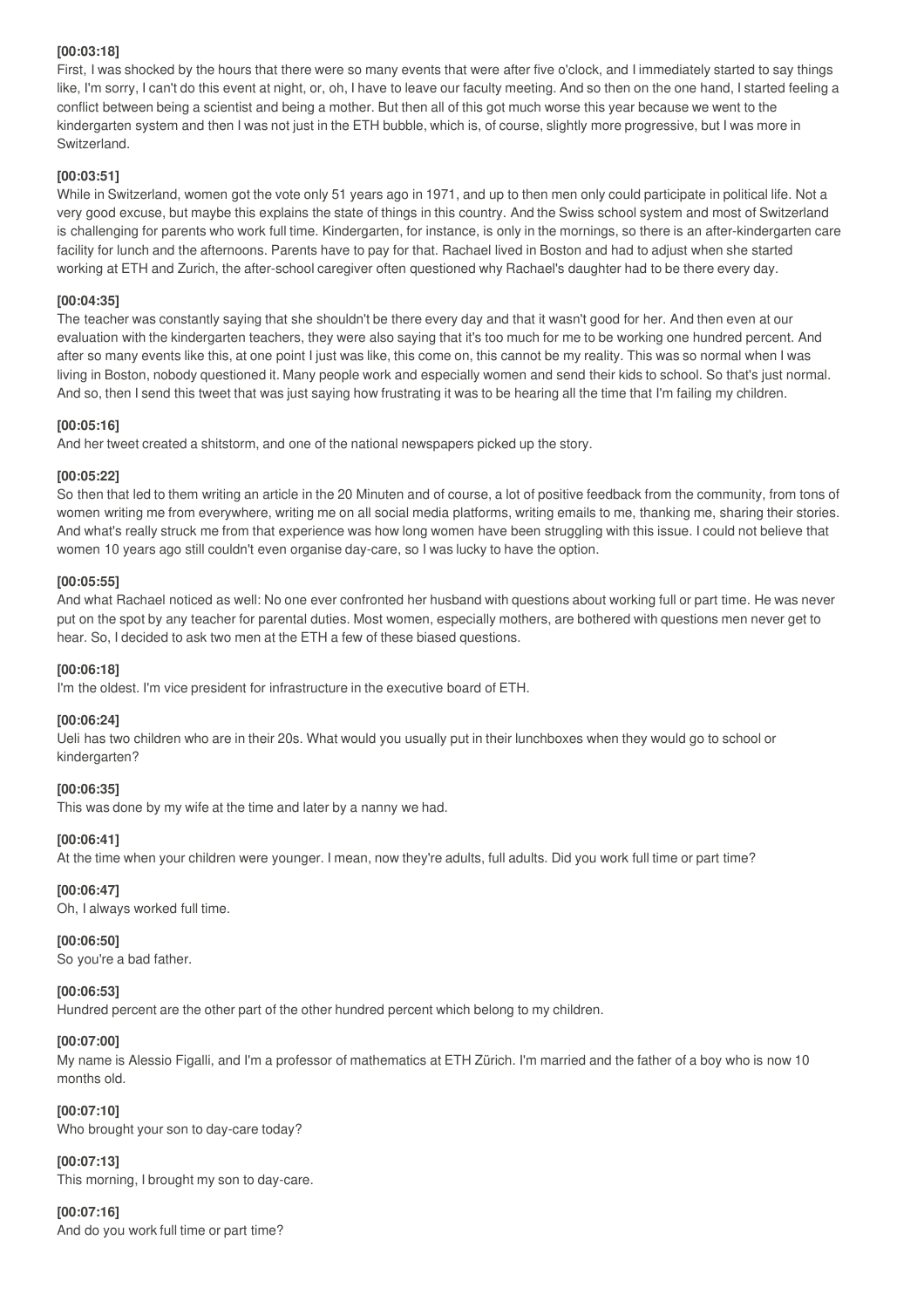# **[00:07:17]**

I work full time.

## **[00:07:19]**

The first birthday of your child is coming up. Are you going to bake the cake?

# **[00:07:25]**

So I'm not a good baker, and I have my mother-in -law who is a professional baker, so she is already in charge of baking the cake for her grandson. And we are looking forward to that.

# **[00:07:39]**

And did becoming a parent challenge your career path in any way?

## **[00:07:43]**

I think that becoming a parent can be a big challenge for career. I was, I would say, lucky that I already had the rather established career at the moment when I became a father, so I didn't suffer that. But for sure, it's a big challenge.

# **[00:07:57]**

Would you have had the same career had you been a woman?

# **[00:08:02]**

I don't know. That's a very good question. I think the good aspect of being men is that I never had to doubt myself. I never felt that perhaps I had to be accepted and to be considered as a scientist. It just felt normal. I was going around to conferences, and I saw men around me. I had role models. So, we'll have the same career for sure. I would not have lived it in the same way for sure. Things would have been different now. Achieving it the same is difficult to say how our life would have been, but I think it's much tougher for a woman, unfortunately.

## **[00:08:43]**

Rachael is sensitised by her experience and also notices how her colleagues at ETH deal with balancing work and family life.

# **[00:08:52]**

What I've noticed is maybe senior men, very senior men who are already full professors will say things like I need to leave because I have to pick up my child or take my child to this or whatever. But I haven't seen it among the non-tenured faculty of either gender. And I just say it. I mean, I just say I'm not tenured. First of all, I do need to worry about what people think of me. On the other hand, if they think less of me because of my obligations with my family don't want to be, and I don't care, which isn't to say I don't want to be tenured, but I refuse to let that be something that guides my behaviour. And so I will just say, I'm, you know, it's five o'clock or it's five 30. I need to leave this faculty meeting. I have to go get my kids. That's it. So I think we just need to keep saying it and showing it. But but people need to step up. And even if they are maybe somebody that's a little shy, it would be greatly appreciated if they step up and are more vocal about their family obligations.

## **[00:09:54]**

If everyone speaks up about balancing parenthood and work, things might shift quicker. The reactions to Rachael's shitstorm fuelled this opinion.

## **[00:10:04]**

I think it's really going to take some time, but I think that people need to just keep talking about it. This wasn't something that popped up, for example, on the Women's Professor Forum prior to this article and tweet storm and then everybody came forward with a story. Why did it take so long for us to connect over our shared situation? You know that kind of coming together and speaking out and organising and celebrating needs to be happening now so that 10 years from now, people don't have to do that.

## **[00:10:45]**

And she sees the big picture from the students at the beginning of their academic career all the way up to professorships.

## **[00:10:52]**

We need to be supporting the graduate level and undergraduate level student groups in a much bigger way. They're doing amazing things with book clubs and, you know, meetings about intersectionality, not just gender. They're the next level. They're really talking about diversity. We're just talking about gender most of the time, and we need to be supporting them better. And this hiring initiative, well, has been excellent, and I applaud the president for prioritising it.

## **[00:11:23]**

The hiring initiative by the president of ETH Zurich is about increasing the number of female professors, Julia, the vice president of ETH, points out.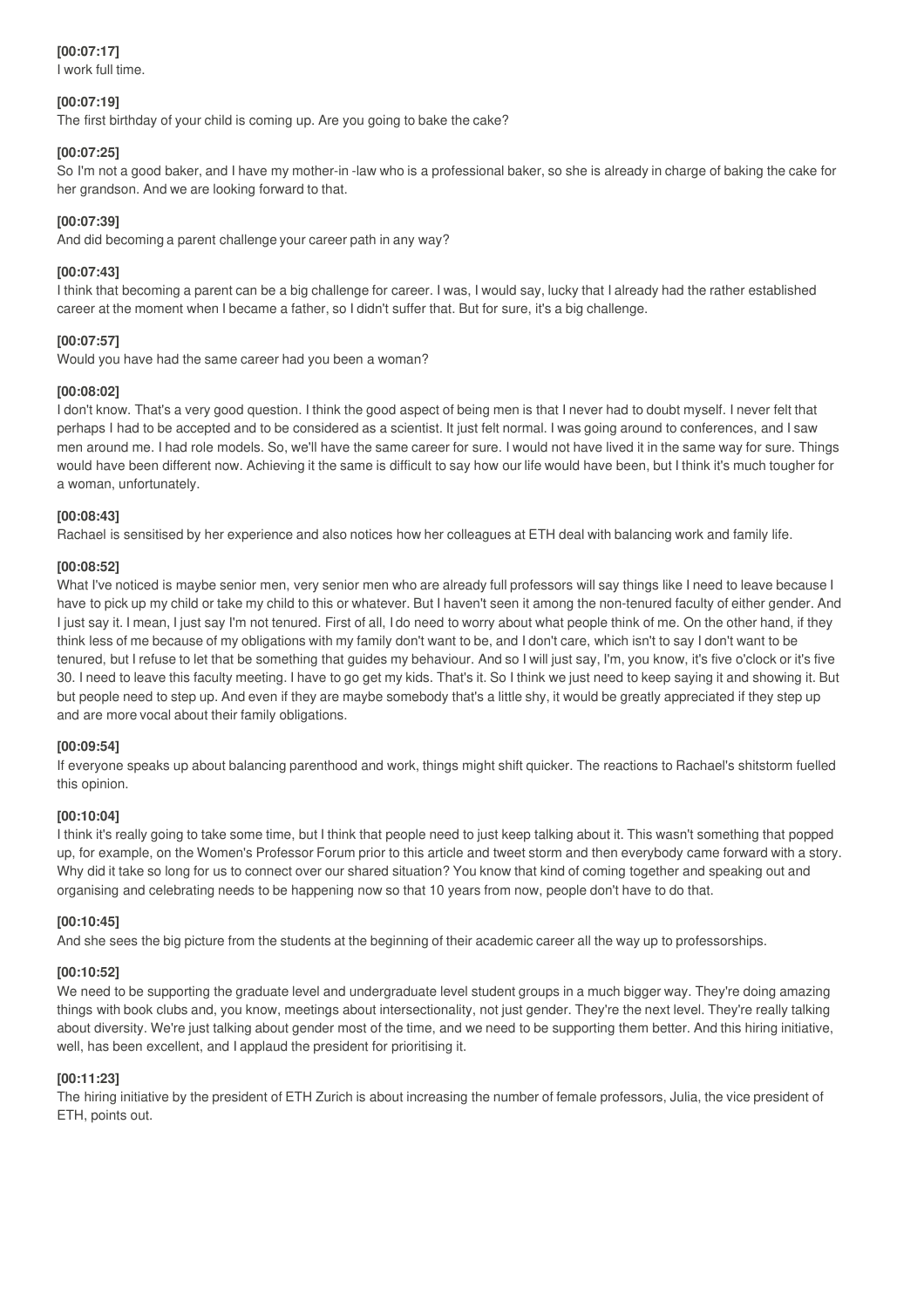## **[00:11:35]**

Last year, the number of new hirings of overall professors were forty four percent female. So, this is definitely a great number. But in the end, of course, to change a ratio that is 80:20 male one year with 44 percent female professor hirings does not change the world. So, this is in the end we are not there where we want to be. So, when you have a look at the last seven years, the percentage of female professors raised from 21 to 28, so these are only seven percent, meaning one percent per year. So this is not enough. Definitely not. You can look at the numbers from different perspectives, but last year was a good year for us and 44 percent female hirings are great.

## **[00:12:23]**

Rachael agrees to Julia concerning speed in this topic.

## **[00:12:27]**

It needs to be kicked up a notch. It really does, because if we're not showing that women can be professors, then we're not setting a good message to all of the other amazing scientists that are in the pipeline. And ultimately, we're going be losing out. We're gonna be missing out on the very best scientists in the world. They're either not going to think ETH is a good place for women or they're going to drop out of the workforce altogether. So, I think we need to intensify and focus more on opportunity hires and creating new roles and new positions, not just focusing on filling the existing professorships.

# **[00:13:06]**

Obviously, we're in a process. Alessio tells me about where his department is regarding progress in this field.

# **[00:13:13]**

When I teach my classes at the master level, I had 110 students in my class. I had maybe 15 female students, so it was more like less than 20 percent attendance. I think in math, probably when you are the bachelor level, you have a more balance. But we start to lose female students already at the master level and then goes on. So that's also, I think, a big problem. We need to maintain a good balance all across the career. We cannot just say: Oh, we lose female students on the way and then suddenly we try to rebalance later, I mean, that's not the right way to do. There are many excellent female students that we get at ETH, also many that could have come to ETH, but perhaps they feel scared by it from high school. And we should not lose these ones and keep their motivation and show that they have the right to be here, and they are good. They should just do what they like. That's important.

# **[00:14:10]**

So it's also a societal, let's call it problem that we should actually begin in kindergarten?

## **[00:14:16]**

Absolutely. Yes, I think it starts with kindergarten, maybe even before sometimes. I mean, I think we have biases when kids are born, it is propagated all along. So, you know, we as a university, we can try to do our best starting from first year university students. But there is something that has to be done definitely already much before.

## **[00:14:39]**

Kindergarten is where we should begin. All of us. And not only with the children, but also with the teachers. In that sense, this conversation we are having should become unnecessary for the generations to come.

## **[00:14:53]**

I think shift is happening. The problem is that it takes time because what, for instance, female miss is already role models because there are very few established female professors in proportion to the male ones. But this takes almost a generation to change so you can change things by step. But anyhow, if you really want to change the mentality in the way academic life is perceived, we need, first of all, more balance also in the higher-level positions, not only at the junior level. And also, I think the system still is not very family friendly and then most of the cases this means not very friendly for female researchers. And that's a pity.

## **[00:15:34]**

How can ETH actively push gender equality forward? Ueli has a fundamental idea.

# **[00:15:41]**

Personally, I think the strongest sign are people doing it, acting it like this and talking about that, but especially acting. For example, this topic of when stops the last meeting, no meetings after six o'clock and so on. These are strong signs. And when there are, let's say, highly recognised male professors supporting this, this helps a lot.

# **[00:16:08]**

Julia, who is in charge of implementing more equality, diversity and inclusion at ETH, says: